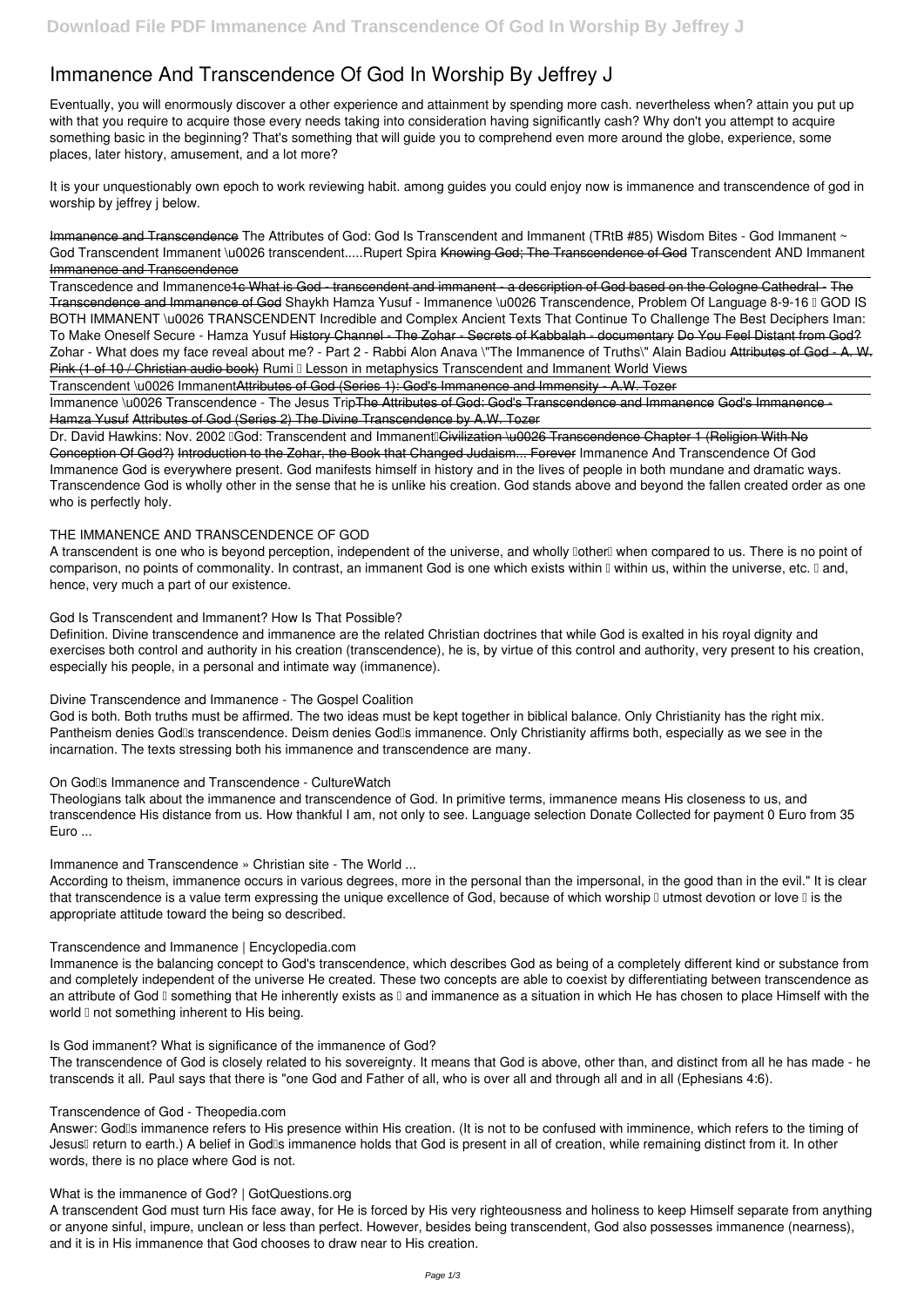#### **What does it mean that God is transcendent ...**

Scripture tells us about God<sup>'</sup>s transcendence, then proves it. Though over decades I have experienced God<sup>'</sup>s immanence and transcendence, about 40 years ago my life was changed by both. In 1979, after looking up at the sky and declaring, "God, if you exist, I need a sign! (see 1 Cor. 1:22), I met a guy with my same name, Clifford Goldstein.

#### **Adventist Review Online | Immanence and Transcendence**

Immanence affirms, while transcendence denies that God is contained within the world, and thus within the limits of human reason, or within the norms and resources of human society and culture. Hegel serves as the model of immanence within the nineteenth century.

#### **Immanence and Transcendence - Oxford Handbooks**

In religion, transcendence refers to the aspect of God's nature and power which is wholly independent of the material universe, beyond all physical laws.This is contrasted with immanence, where a god is said to be fully present in the physical world and thus accessible to creatures in various ways.In religious experience transcendence is a state of being that has overcome the limitations of ...

#### **Transcendence (philosophy) - Wikipedia**

In Byzantine Rite theology the immanence of God is expressed as the hypostases or energies of God, who in his essence is incomprehensible and transcendent. In Catholic theology, Christ and the Holy Spirit immanently reveal themselves; God the Father only reveals himself immanently vicariously through the Son and Spirit, and the divine nature, the Godhead is wholly transcendent and unable to be comprehended.

#### **Immanence - Wikipedia**

Immanence is defined as something that exists within something. Theologically, it refers to Godlls existence within the universe. Godlls immanence is naturally contrasted with the idea of God<sup>®</sup>s transcendence, which describes God as existing completely outside the universe.

#### **What Is the Immanence of God? - christianity.com**

Most people with any knowledge of the Bible know the prophecy of Daniel 2. King Nebuchadnezzar has a dream and he asks his wise men, first, to tell him the dream that he had and, second, to interpret it. When they can<sup>[]</sup>t do either, he orders them all killed until Daniel, a Hebrew captive in the kingdom, giving credit to

## **November 30, 2020 - Immanence and Transcendence**

Immanence of God The literal meaning of the immanence of God is "to be within" or "near" in relation to God's creation. Immanence is closely related to God's omnipresence, in that God is always present within the universe, though distinct from it. God is 'within' the universe in that God is its sustaining cause.

#### **Immanence of God - Theopedia.com**

God is both immanent and transcendent; to base a relationship with a too-exclusively immanent or transcendent deity is to mischaracterize the relationship.

"Far and Near: Christian Worship of the Transcendent and Immanent God of Wonders" examines the rhythm of transcendence then immanence represented in divine worship encounters and significant prayers recorded in Scripture. With the objective of determining how transcendence and immanence shapes modern worship services in Southern Baptist churches, this dissertation also documents the goals, values, and objectives that may influence how worship pastors in Southern Baptist churches select and sequence elements to be included in their corporate worship services. Chapter 1 establishes the propensity of the modern church to bypass the transcendence of God while rushing to embrace God's immanence. Chapter 2 discusses the age of immanence and individualism-- two modern mindsets permeating religious thinking and corporate worship of many Christians in modern times. This chapter also discusses the residual effects of the loss of focus on God's transcendence-- the centralization of man coupled with the displacement of God from his rightful place of centrality in worship. Using the findings of the Worship Design Project 2014, chapter 3 is an empirical documentation of worship praxis and design by worship pastors in the most attended Southern Baptist churches in the United States. Chapter 4 discusses the biblical historical grounding of transcendence including God's transcendent holiness, aseity, sovereignty, constancy, omnipotence, omniscience, omnipresence, and timeless eternality. Chapter 5 considers how God's immanent attributes are rooted in and flow from his transcendent characteristics. Chapter 6 is a Christological reflection on how Jesus Christ-- God immanently with us-- remains transcendent in relationship to his creation and his church. Chapter 7, the central focus of this dissertation, uses biblical data to demonstrate the rhythm of transcendence then immanence represented in divine worship encounters and prayer. Chapter 8 addresses the implications of properly balanced and ordered transcendence and immanence for modern worship service planning and design in the free church tradition. The thesis advanced in this dissertation is that,

in divine-human encounters, the Bible demonstrates a repeated pattern of conceptualizing and understanding God in his transcendent otherness both prior to his immanence and as the framework within which his immanence can only be rightly understood and experienced.

The terms 'transcendence' and 'immanence' are often used casually and as self-evident. The spatial imagery contained in their meaning determines the way they are understood and used: as opposites, like 'there' and 'here'. As a consequence, the two concepts are seen as mutually exclusive when applied to God's being and to his activity and presence in our world and in our history. This view on the relationship between God and world is characteristic not only of deism and pantheism, but also of theism. However, in the view of Thomas Aquinas, such an opposition cannot adequately capture the central tenets of the Christian faith. This book explores Aquinas' thought on transcendence and immanence in his discussions of creation, analogy, the Trinity, grace and Christ, and offers interpretations in which God's transcendence and his immanence do not exclude but imply one another. >br/>The papers contained in this volume were originally presented at the third international conference of the Thomas Instituut at Utrecht in 2005.

This classic one-volume reference work is now substantially expanded and revised to focus on a variety of theological themes, thinkers and movements. From African Christian Theology to Zionism, this volume of historical and systematic theology offers a wealth of information and insight for students, pastors and all thoughtful Christians.

The psalms provide multivalent ways by which humans experience the sacred through worship and contemplation. This book explores how